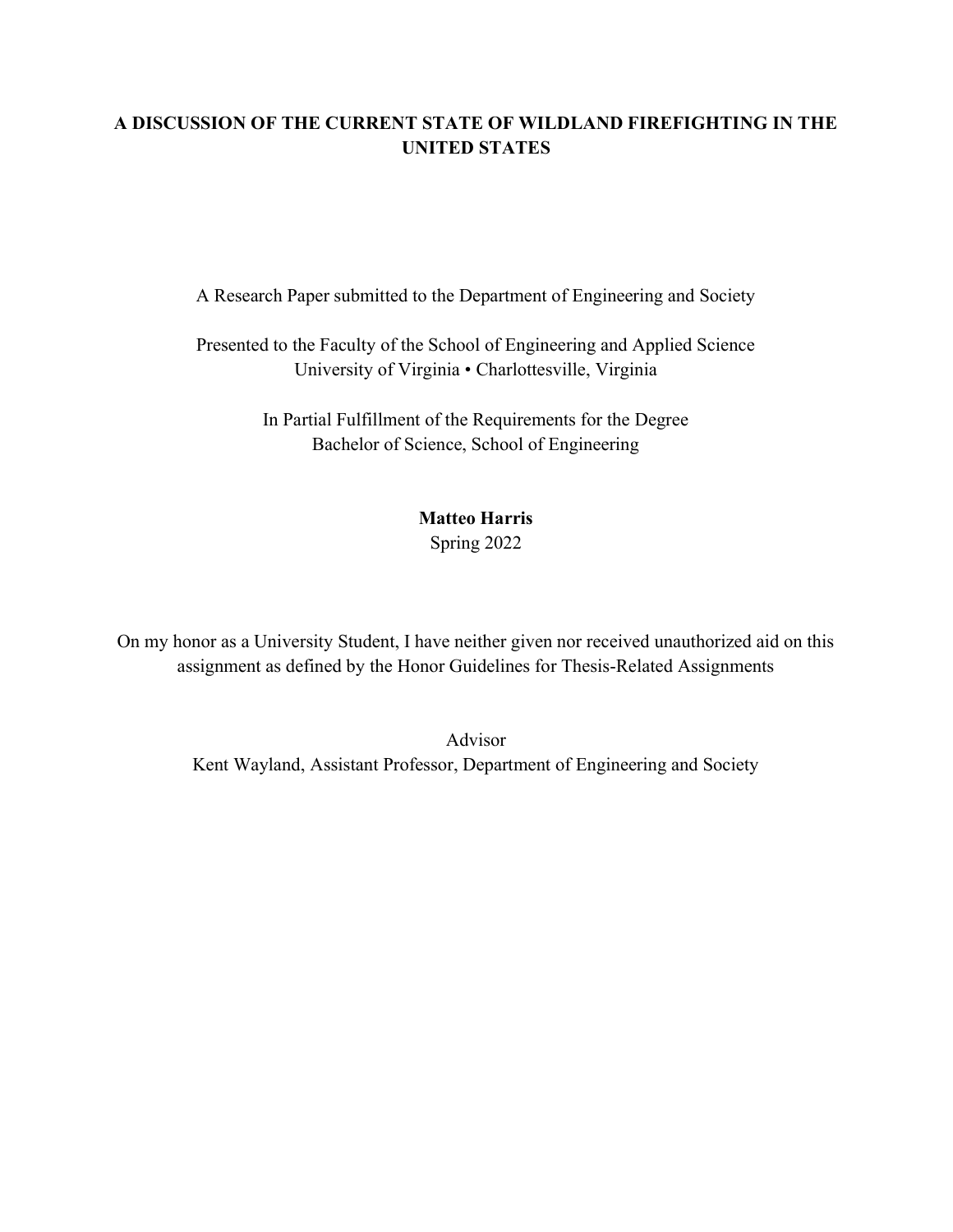#### Introduction

A multitude of large wildfires have been witnessed just in the past few years. The Australian bush fires lasted for almost a year. According to the Center for Disaster Philanthropy, record breaking temperatures and fire sizes were recorded in multiple areas of Australia - with over 46 million acres of land burned just during the 2019-2020 wildfire (2019-2020 Australian Bushfires, 2020). The Amazon rainforest wildfires lasted for almost a year as well, which were largely caused by recent deforestation efforts. However, in the United States, it seems as if every year a new wildfire in California takes over headlines in the news. Wildfires in this area have not only been occurring at an increasing rate, but they also have started to affect civilian lifestyle as they are starting to spread more than they used to. The civilian death rate has increased just in the past few years, and, according to a UCSB Emlab study, the estimated value of structure losses have skyrocketed in this same time span as well (Long-term trends in wildfire damages in California, 2019).

Wildfires are getting larger and more intense each year, and it is almost as if these reasons are infinite. It is difficult to pick one factor of wildfires and place all the blame there. It is evident there needs to be a complete overhaul on how the politics of wildfires are approached and how wildland firefighting needs to change, regardless of what reason people believe. To revamp the firefighting process to better cater to the more intense wildfires occurring today, there are both technological and social problems that must be addressed. The intention of this research will be to figure out how the current firefighting system in place is flawed and to look into the disruptions of the sociotechnical system of wildland firefighting. I will be addressing the social issue of the more intense fires in recent years by applying actor-network theory, as I will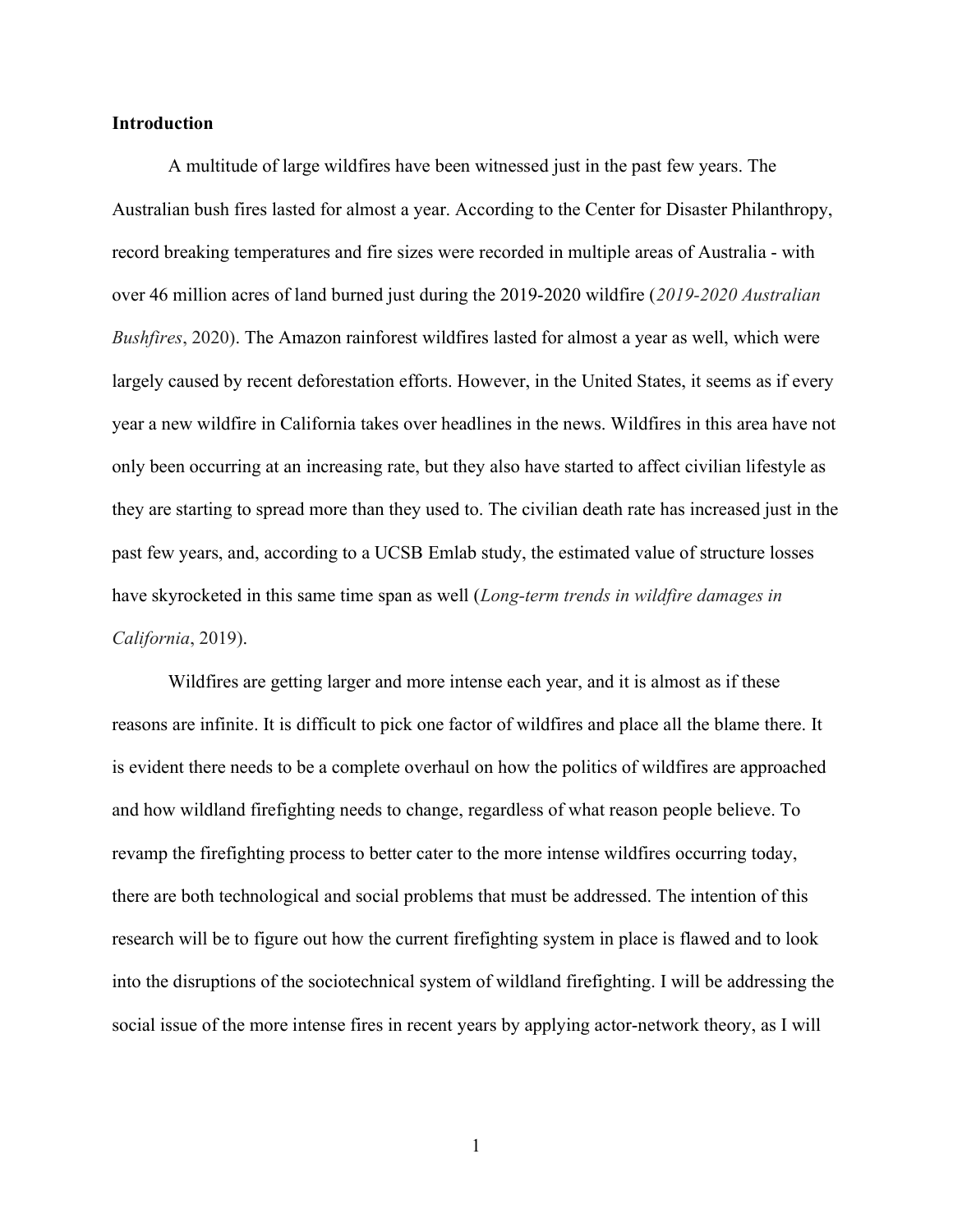study the entirety of the firefighting system in place in the United States, more specifically California, and what has gone wrong with it in the past few decades.

#### Context & Literature

Being from California, having the occasional wildfires in my area was something I had grown up with. Trees on Mount Diablo, a mountain seen as the centerpiece of my town, seemed to never get a break from wildfires. We were surrounded with trees burned to crisps on road trips and hikes on the mountain, and would have the occasional ashes from the mountain rained onto us under a yellow-tinted sky during recess. Having to evacuate our home gave a sensation of uncertainty to me. I was young when I lived in California and I didn't know exactly what was going on, but I never learned about the actual effects these fires caused until I got older.

The literature to be conducted for this research paper will mainly vary from documentation and interviews related to forest fires and wildland firefighting. This includes federal laws regarding the reasons for environmental damages, rules for wildland firefighting, and interviews and discussions with government officials. These sources will help me better understand the current state of wildland firefighting, compare and analyze existing statistics, and aid me through the process of carrying out Actor-Network Theory.

#### Changes in Wildfires & Climate

There has been a massive increase in the occurrence of wildfires, as they are getting larger and more intense each year (NASA, 2021). Many regions have experienced droughts in recent years, largely being due to the ongoing increase in temperature throughout the world. These areas become so dry that it is not only easy to start a wildfire, but it gives the fires the ability to easily spread and become harder to put out (Center for Climate and Energy Solutions,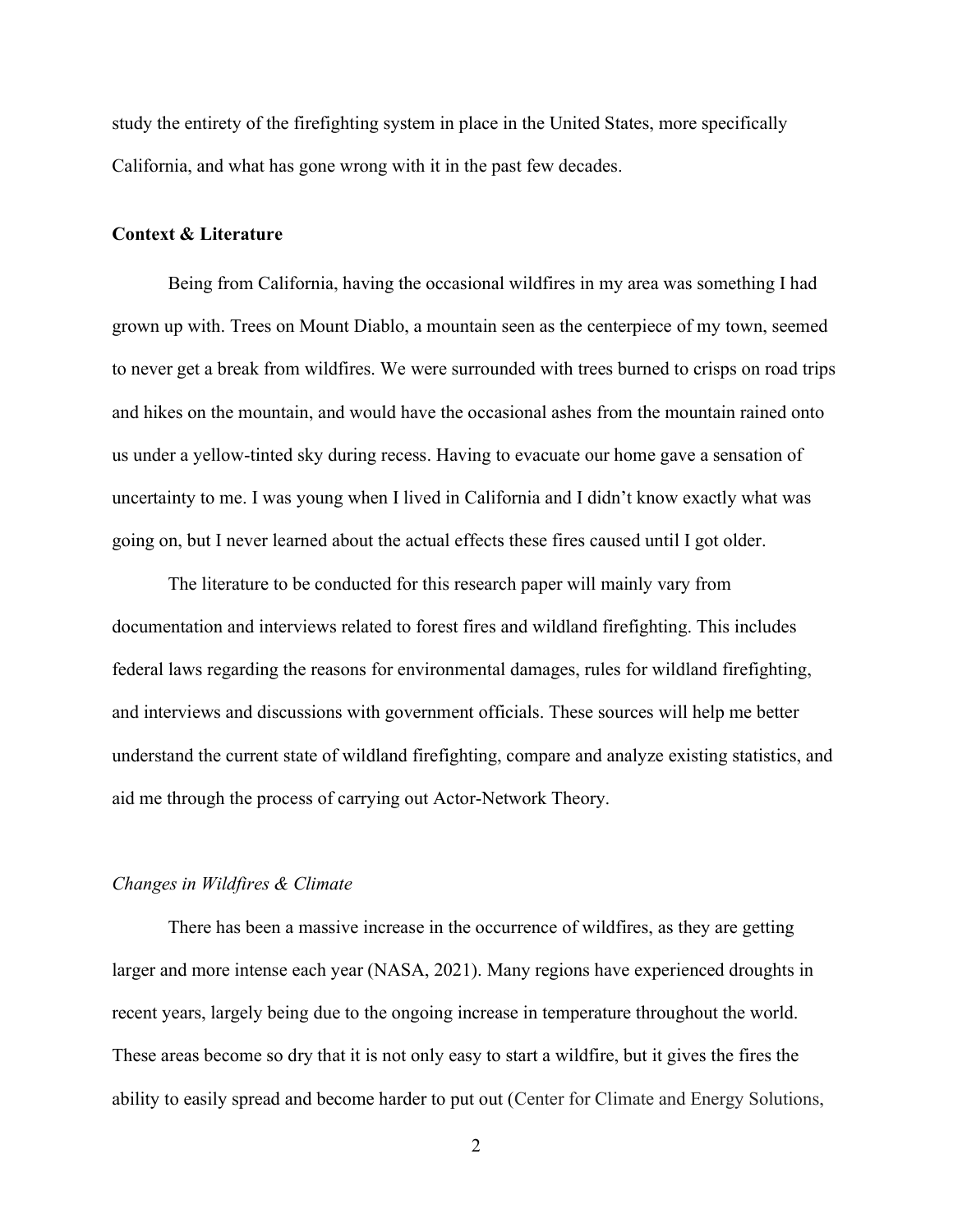2021). It is important to define the reasons behind why and how the size, longevity, and intensity of fires are increasing.

Wildfires are part of nature's cycle – the combination of fuel, oxygen, and heat is all it takes to get one started (Elements of fire, 2021). Copious amounts of fuel (trees, bushes, and other plants) in a forest give fires the opportunity to largely spread, therefore, turning them into a wildfire. However, their increase in size and intensity is not as natural. Part of this is due to climate change – which is the reason why droughts have been more consistent in some areas of the world, and why temperatures have been increasing. Factors such as these make the air dryer, which makes plants (such as trees and bushes) more prone to being easy fuel for a wildfire. Another part of this is due to improper management of past wildfires. It took some time before people realized extinguishing wildfires actually increases fuel in an area, making it easier for a catastrophic wildfire to occur (Suppression, 2015).

It's easy to blame climate change when considering why the conditions of wildfires are getting significantly worse in the past decade. As mentioned earlier, California has been a host area of multiple large wildfires per year - which rate does not seem like it will slow down anytime soon. Higher temperatures in California have been encouraging a drier climate. Specifically in Southern California, the average temperature has increased 3 degrees in the past century (State Key Findings, 2021). By the end of the 21st century, we are expected to see a 5.6 to 8.8 degree increase in temperature as well (State Key Findings, 2021). University of California, San Diego researchers also state that "if emissions continue at current rates, Fresno will likely suffer 43 extreme heat days per year between 2050 and 2099; 10 times more than its yearly average between 1961 and 2005" – which is an extremely concerning increase (Scripps Institution of Oceanography, 2022). Higher temperature means the rate of water evaporating into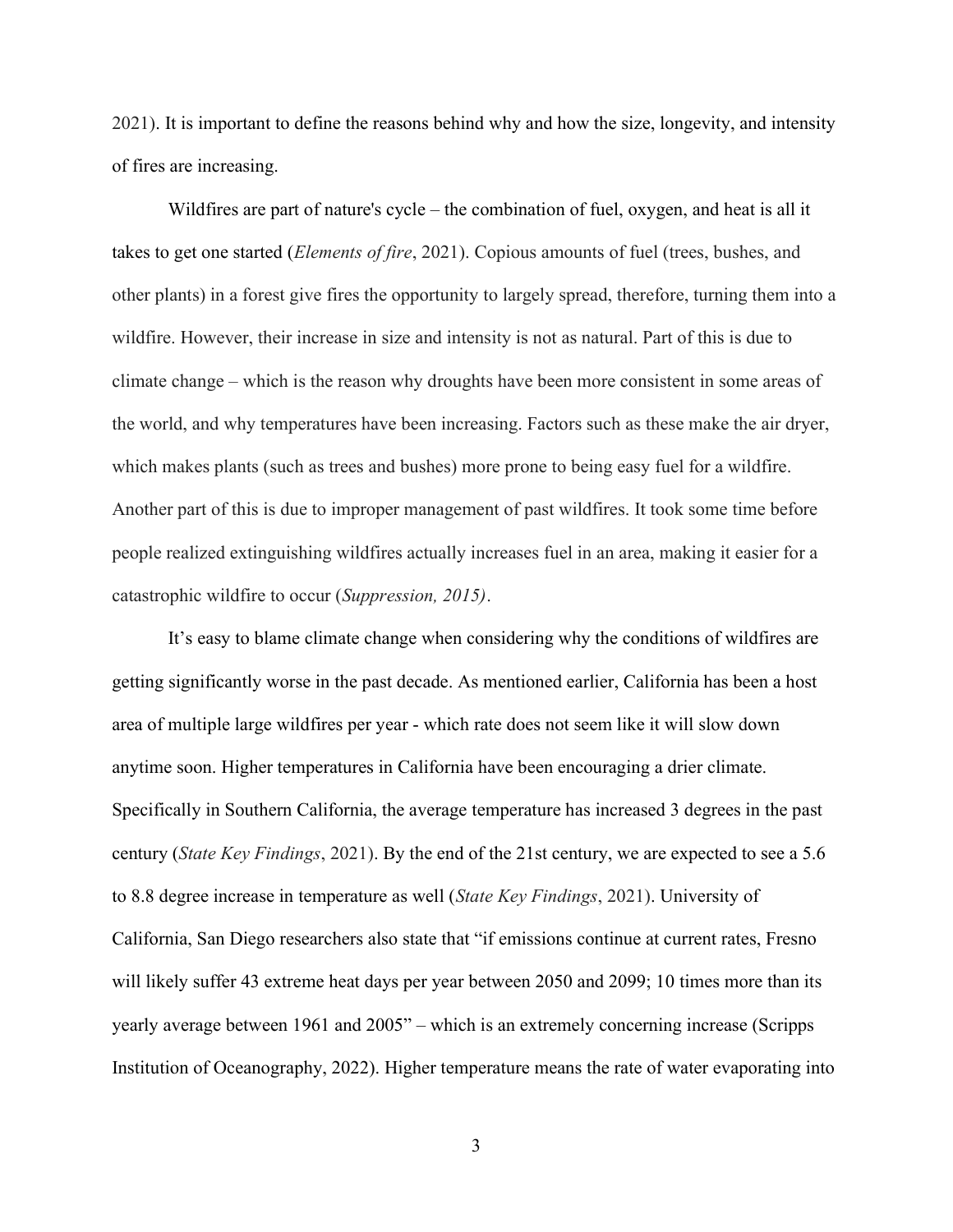the air is increasing, which takes it away from soils and surface water. This makes the environment and air drier, as less humidity in the air results in less precipitation. This gives environmental objects the ability to be used as fuels during fires. Another environmental issue that is often overlooked is the past methods for wildland firefighting. Stanford University Law School professor Buzz Thomphson puts this scenario simply in an interview on SiriusXM, that the idea to suppress wildfires as soon as possible was the "answer" to fires in the 20th century. However, this led up to "a huge buildup in the fuels", which contributed to the fires being significantly worse in the 21st century.

As a result of these environmental issues, more changes in environmental policy need to be implemented. A lot of the existing climate issues exist right now due to little action being done as well. California is and has been seen as a "leader" in terms of progression of the environment's state, as in many states within the United States use California's environmental laws as a baseline due to its emphasis on climate control. However, there has not been a single law regarding climate control passed in the state since 2018 (Safo, 2021). This caused them to receive a "D" grade in environmental progress and solutions by a large conservation group, EnviroVoters: making it their worst personal grade ever. Although it may be evident that the clear problem here is no laws being passed, there is an ethical issue under the fact that politicians are seemingly working for their own benefit. Steve Bennett, a member of the Climate Action Caucus, states "Politicians don't get popular by asking people to make sacrifices today to solve the problems that come 15 or 20 years down the road" – as it is something that will not help them for their personal gain (Potter, 2022). Lobbying is also an immense problem within this situation, as oil companies tend to lobby for politicians and regulators, especially in more recent years.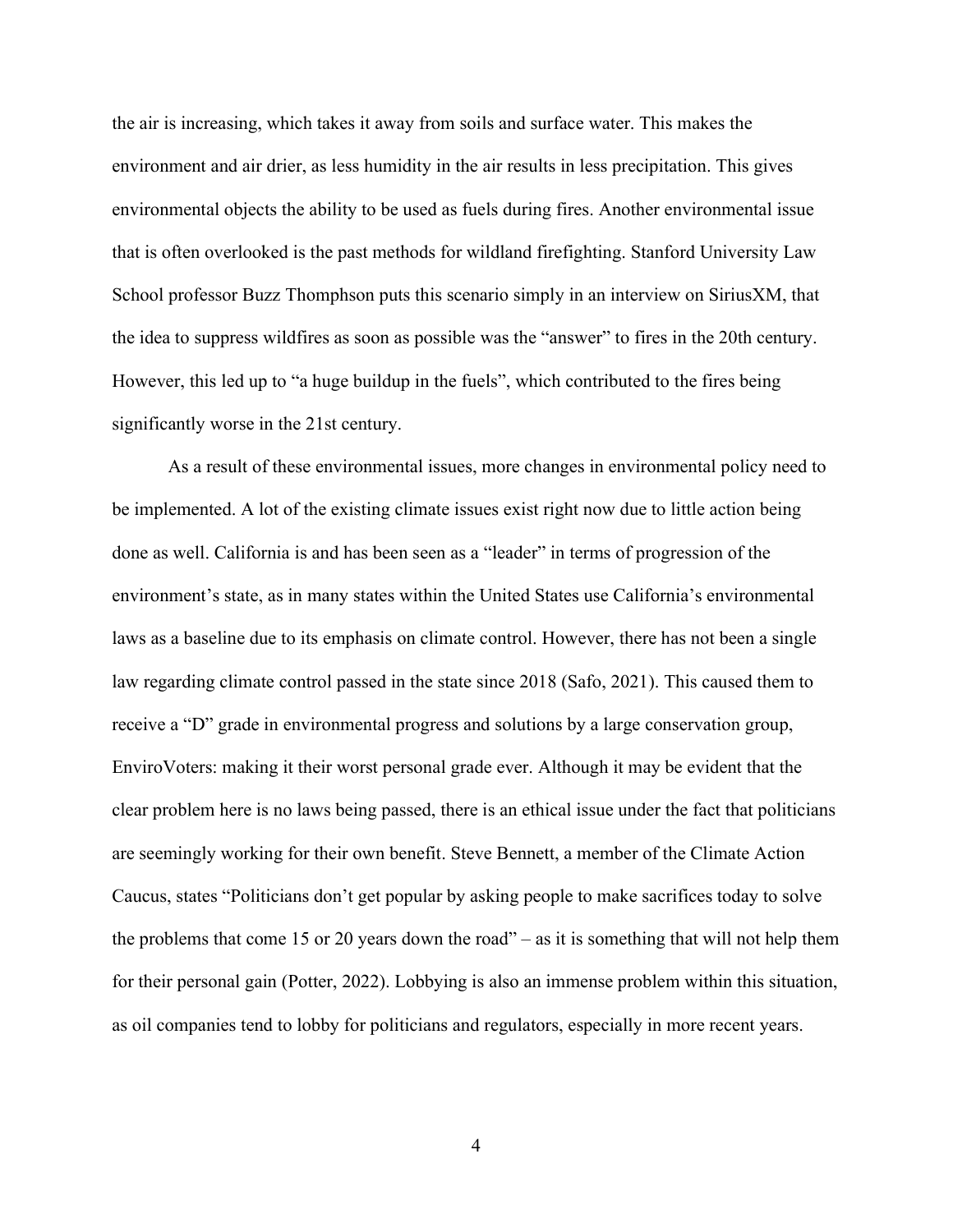## Firefighting Methods

It's surprising but the way people used to fight fires has a great impact on the state of wildland firefighting today. Natural wildfires have been around for thousands of years, and due to the consistent risks wildfires pose, firefighting methods have forever existed. If anything, wildfires are good for the environment; they provide return of nutrients to soil, restore habitat diversity, and promote germination of certain types of plant species (Suppression, 2015). However, the risk of allowing fires to exist can have detriments to human life and civilization, so it is important to "draw the line" of when to interact with a wildfire. Although natural wildfires have benefits, there is a large risk of surrounding civilizations facing destruction due to a wildfire. Because of how complex this is, it is important to have the right technology to fight fires correctly – at least to our current knowledge.

 Aerial firefighting technology is a topic that still requires a lot of exploration. Since its introduction to wildland firefighting in 1957, only a little more than 50 years after the first successful aircraft flight, it has seen many developments to help innovate wildland firefighting techniques and experiences (Wyckoff, 2007). Especially with the increased wildfire intensity and size in recent years, modern wildland firefighting would absolutely not be possible without the use of aircraft.

The use of aircraft in wildland firefighting has a large variety. Some aircraft, such as large Airtankers and VLATs (Very Large Airtankers), carry thousands of gallons of fire retardant, laying it out around a fire to contain it from spreading any further. Others, such as water scoopers, tend to directly fight fires above the ground and can immediately refill their tanks by scooping water from a nearby water source. The tactics performed by aerial firefighters can be extremely beneficial in doing a lot of tasks to aid ground firefighters.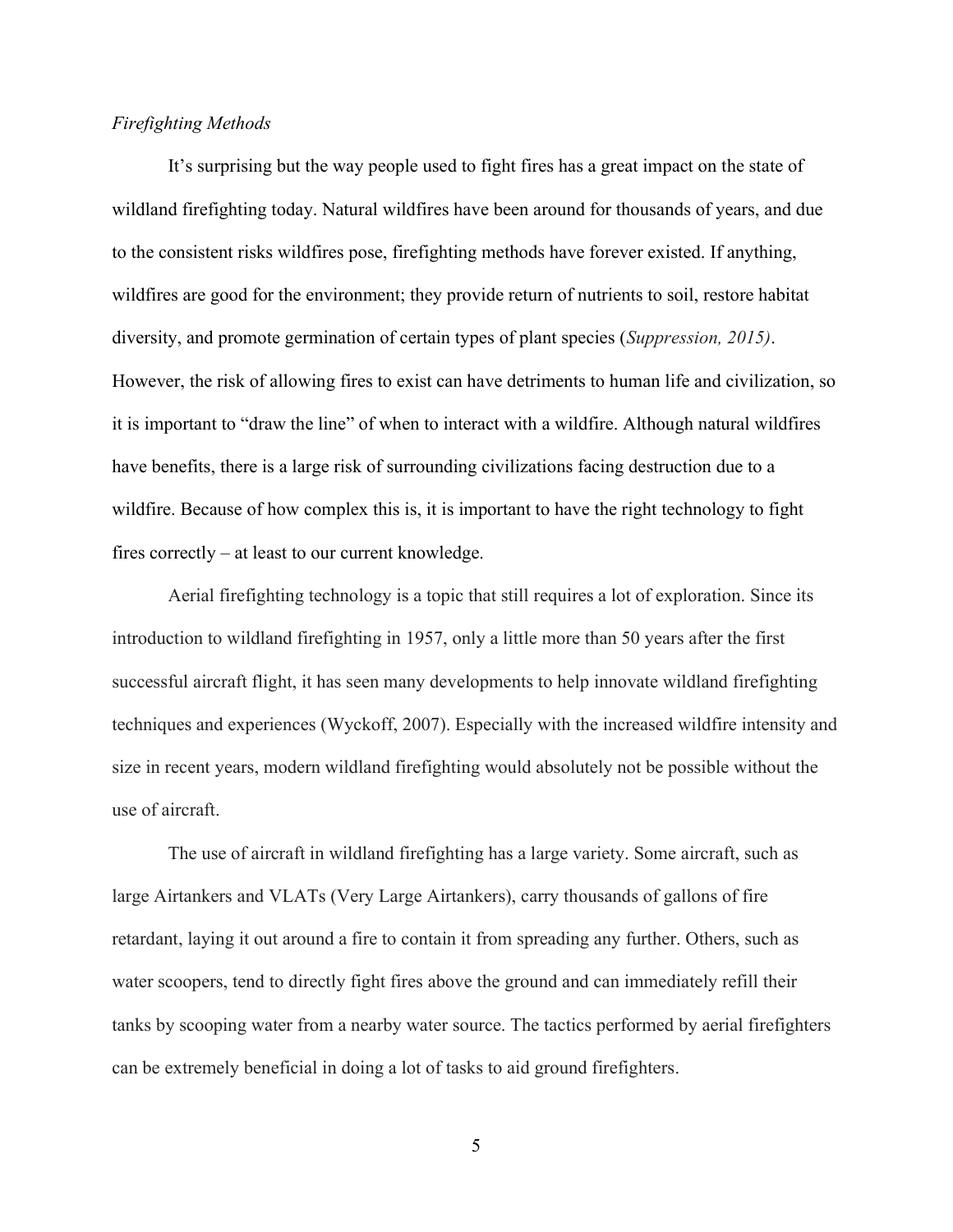However, due to recent increases of intensity and size of wildfires, the aircraft used for modern wildland firefighting cannot keep up. This primarily is because there is not an existing aircraft in the world designed solely for aerial firefighting. The majority of aircraft used for modern wildfires tend to be modified commercial or military airframes with external or internal additions to its original design that create inefficiencies. This makes the firefighting process harder than it should be. For example, the DC-10 aircraft is a passenger aircraft. However, this same aircraft has been modified to be capable of carrying 9,400 gallons of payload (such as water or fire retardant) to be used towards fighting wildfires (Geographic Area Coordination Center, 2009). An attached tank has been added to the bottom of this plane to give the aircraft a way to unload the payload through a controllable slit. However, this attachment increases the overall drag on the aircraft, which creates stability issues throughout the aircraft, making flying the aircraft difficult. Flying an aircraft while coordinating with firefighters for aerial firefighting is already hard enough on its own. These stability issues just make the pilot's job much harder.. This poses a large problem in wildland firefighting methods and will be something taken into consideration to recognize where the large problems in wildland firefighting are. A new aircraft solely meant for aerial firefighting could be designed, but, for some reason, this is not heavily prioritized.

 Groundwork also carries heavy importance in firefighting. It is fairly optimized as it is – the coordination and communication between firefighters are effective and the strategies are not problematic. To successfully control the spread of a fire, at least one of those three components must be removed. However, the large problems with ground firefighting are severely ethical, unlike aerial firefighting's technological problem.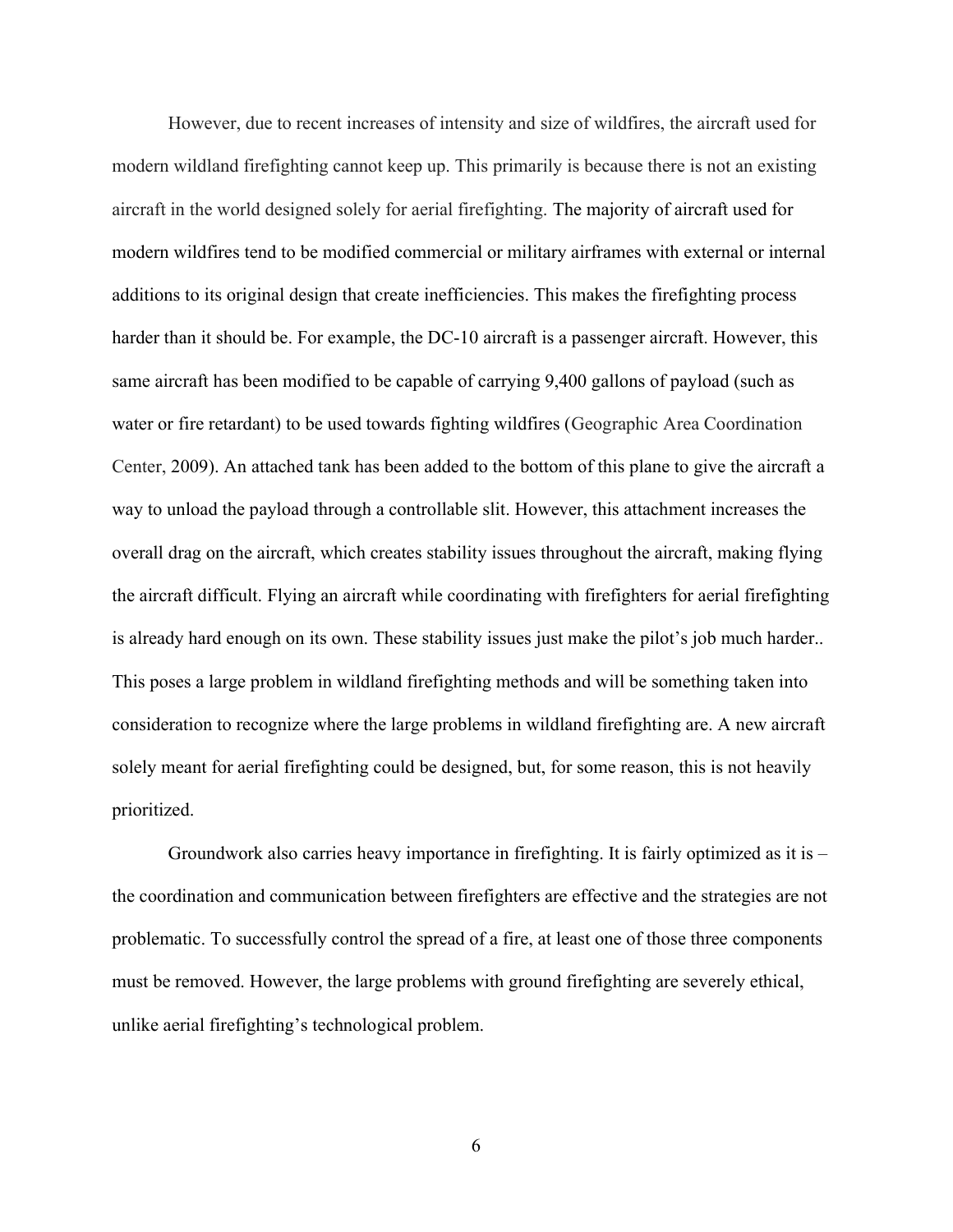# Firefighting Ethics

 Being a firefighter is extremely dangerous. Fighting a fire with the capability to destroy an entire forest is a task with a lot of risk. As expected, wildland firefighters are at large risk of direct injuries, or even death, due to the fire. Suffocation due to smoke and high degree burns are likely. Cardiovascular and heart diseases, and cancer, are also possible (Kardas-Nelson, 2020).

 Ethical issues lay with this as well. The pay for being a wildland firefighter is atrocious, with a floor of \$28,000 per year (Safo, 2021). For a job with such high risk, this pay is absolutely devastating. In an interview with former wildland firefighter Jonathon Golden, his base wage was only 18\$ an hour when he quit, and had to work over 1,000 hours in overtime to make enough money just to support his family (Safo, 2021). Not only is the low pay unethical for these firefighters, but it is an extreme push to work elsewhere. There is no incentive to work a highrisk job for such little pay and inconsistent hours when there are other alternatives. Another exwildland firefighter, Aaron Humphrey, started to work for a gas and electric company after two decades in the wildland firefighting field, stating "getting a salary that I can live off of and not have to stress on overtime and being gone all the time" (Safo, 2021). Not only is it unethical to put people at high risk for little pay, but there is also the issue of hiring prospective firefighters who may be turned off by the low pay. Nobody is going to take a job like this.

Additionally, incarcerated firefighters also exist – prisoners who are working as firefighters below minimum wage (Lowe, 2021). It sounds like a great opportunity at front, but they make only \$2 to \$5 a day, with an additional \$1 an hour when on the fire line (Sibilla, 2021). Although this is bad on its own, none of the prisoners working on the line while doing their time were even allowed to become full time firefighters after their release from prison until July 2021, when some exceptions were made to allow some ex-offenders get into the firefighting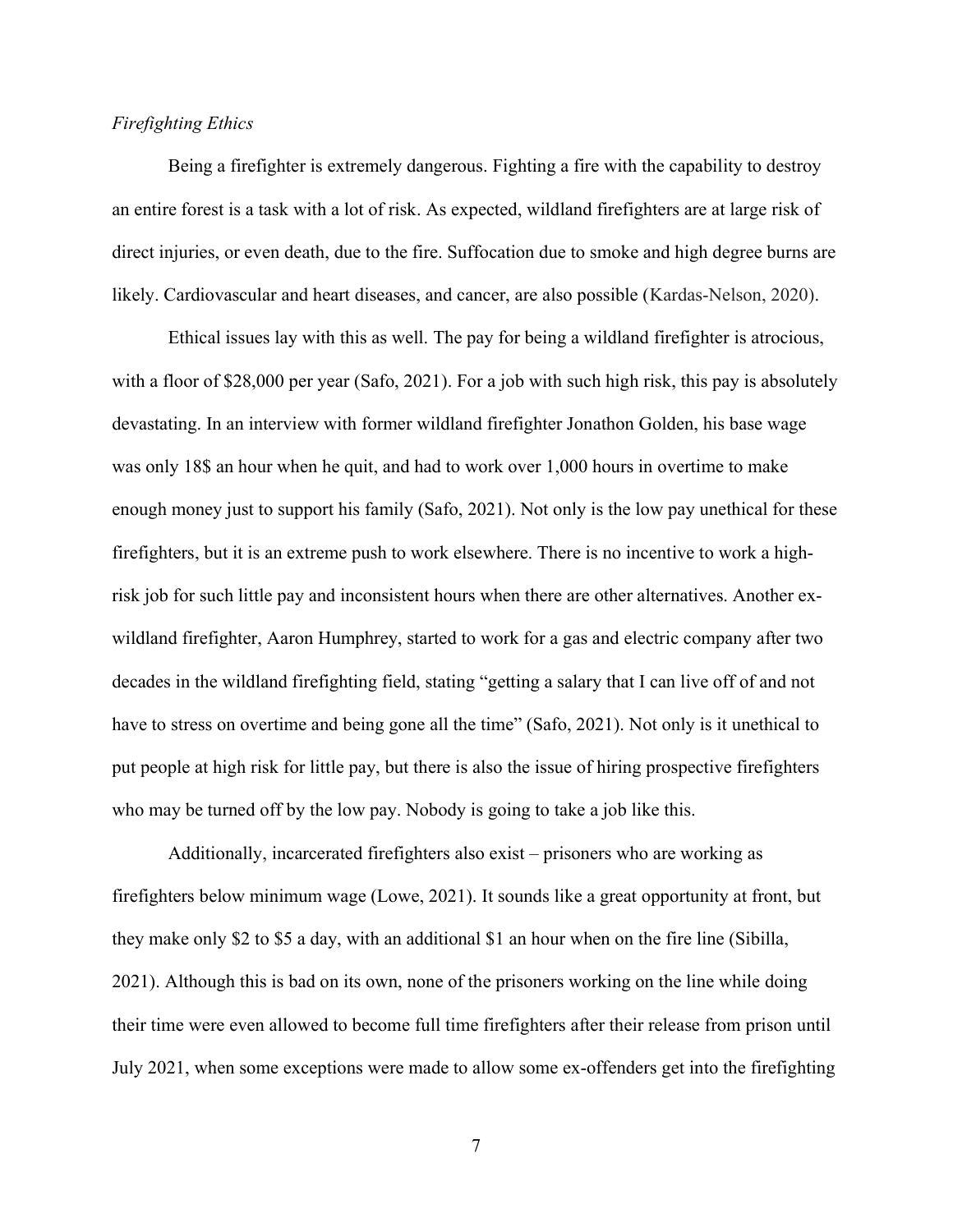workforce. Not only was it absurd to pay prisoners such a wage for a high risk job, but it also gives an idea of how high in demand this grueling task really is.

#### Methods & Analysis

This paper seeks to answer the question of how the sudden increase in intensity and size in wildfires can be determined, and to the question of what social and technical steps can be taken to reduce the alarming rate of growth in both areas of size and intensity. Climate change can be connected to many different issues, including government policy, ethical decisions by humans, and even the occurrence of natural climate change throughout long periods of known history. I argue that poor decisions made by both government and society have highly factored into the wildfire season getting significantly worse

Actor-Network Theory (ANT) is the framework that will make up the analysis conducted on the current state of wildland firefighting. This theory states social and technical actors can have connections to each other in a certain network. When using ANT, each actor gets equal treatment during analysis, meaning there is no priority for one actor over another in a network.

In this case, the network is the wildland firefighting system. ANT will study how the occurrence of more wildfires is due to global warming by connecting wildfires to natural, nonhuman actors. The two groups of actors will be human actors and non-human actors. The main groups of human actors consist of firefighters, engineers, the government and lawmakers, and regular civilians. The main groups of non-human actors consist of the forests, the environment, firefighting technology, and laws. ANT will be used to connect these different actors together within the same network, and then an evaluation can be made to determine which groups are at fault for the failure of the modern wildland firefighting system.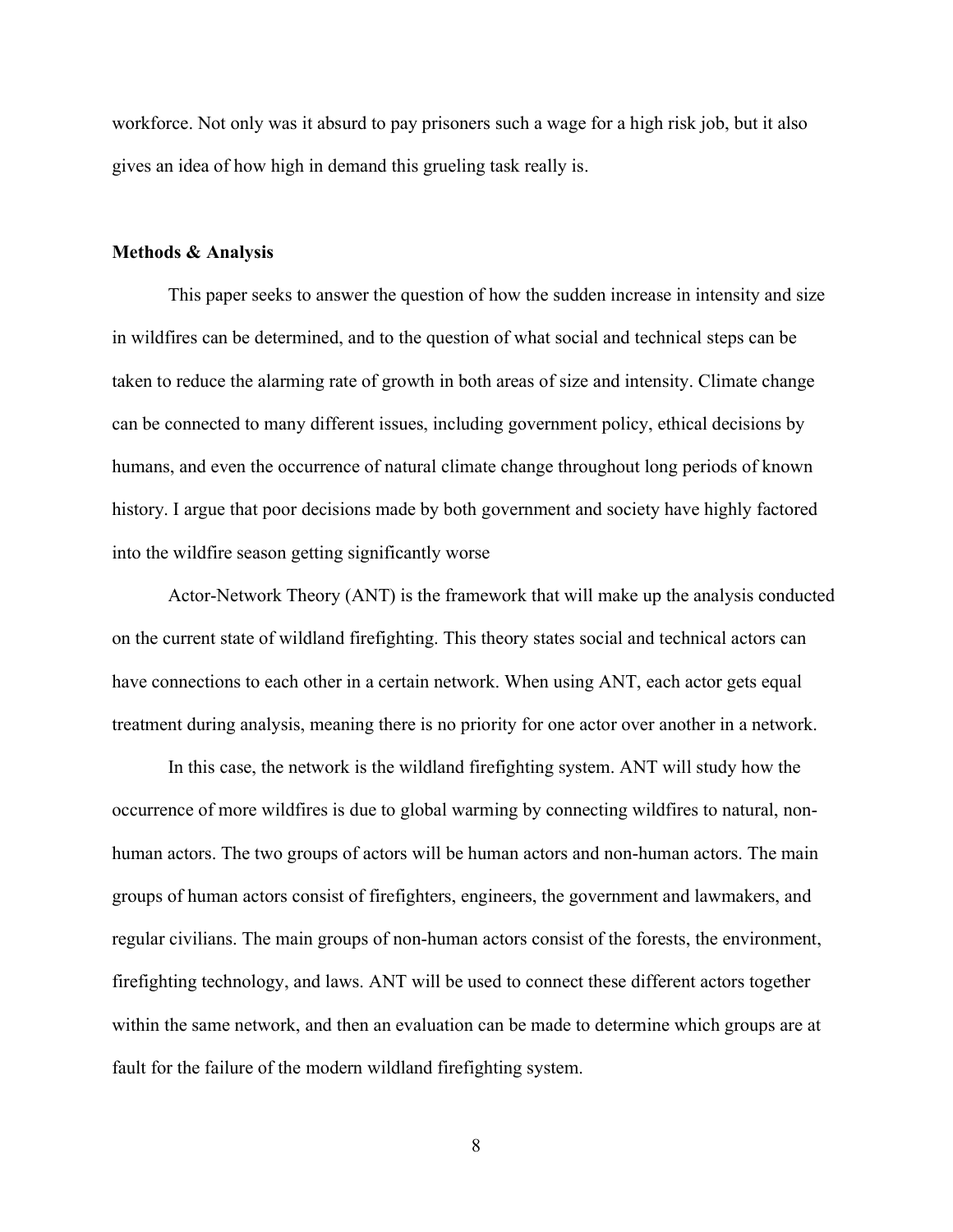### People

Likely the most crucial piece of the system of wildland firefighting are the firefighters. Even though they are the most important piece, it is clear that a large part of the problem in the system stems through the firefighters. As previously stated, the rapid increases in intensity and size of wildfires due to climate change with a poor salary gives little incentive for people to enter or stay in the wildland firefighting industry (Safo, 2021). Resorting to using prisoners to fight the wildfires also is a large indication there is a true shortage. The Biden Administration even announced a plan to boost wages to \$15 an hour and to give seasonal workers opportunities to work all year (Wertz, 2021). However, many firefighters still feel this is too low due to the risk they put their lives on and the mental exhaustion it gives. It's fairly clear the problem with wages stems from governmental control. Because this is a federal job, the government has a lot of control over the wages of firefighters. Although \$15 is an improvement, it still does not align with what many firefighters and firefighting supporters think the wage should be.

## Technology

The existing technology used for firefighting is not ineffective by any means, but the problem more so lies through the fact that wildfires are only getting stronger. Current ground firefighting methods are already fairly simple and fully optimized, and the only fixes that need to be made have to do with anything but the technology. However, aerial firefighting poses a large technological issue. Discussed earlier, firefighting aircraft used today are modifications of other commercial or military aircraft. Although sufficient, the limitations are more and more impactful the stronger the wildfires get. In the field of technology, it's clear the problem is it being outdated. However, finding a reason for this is a little more difficult.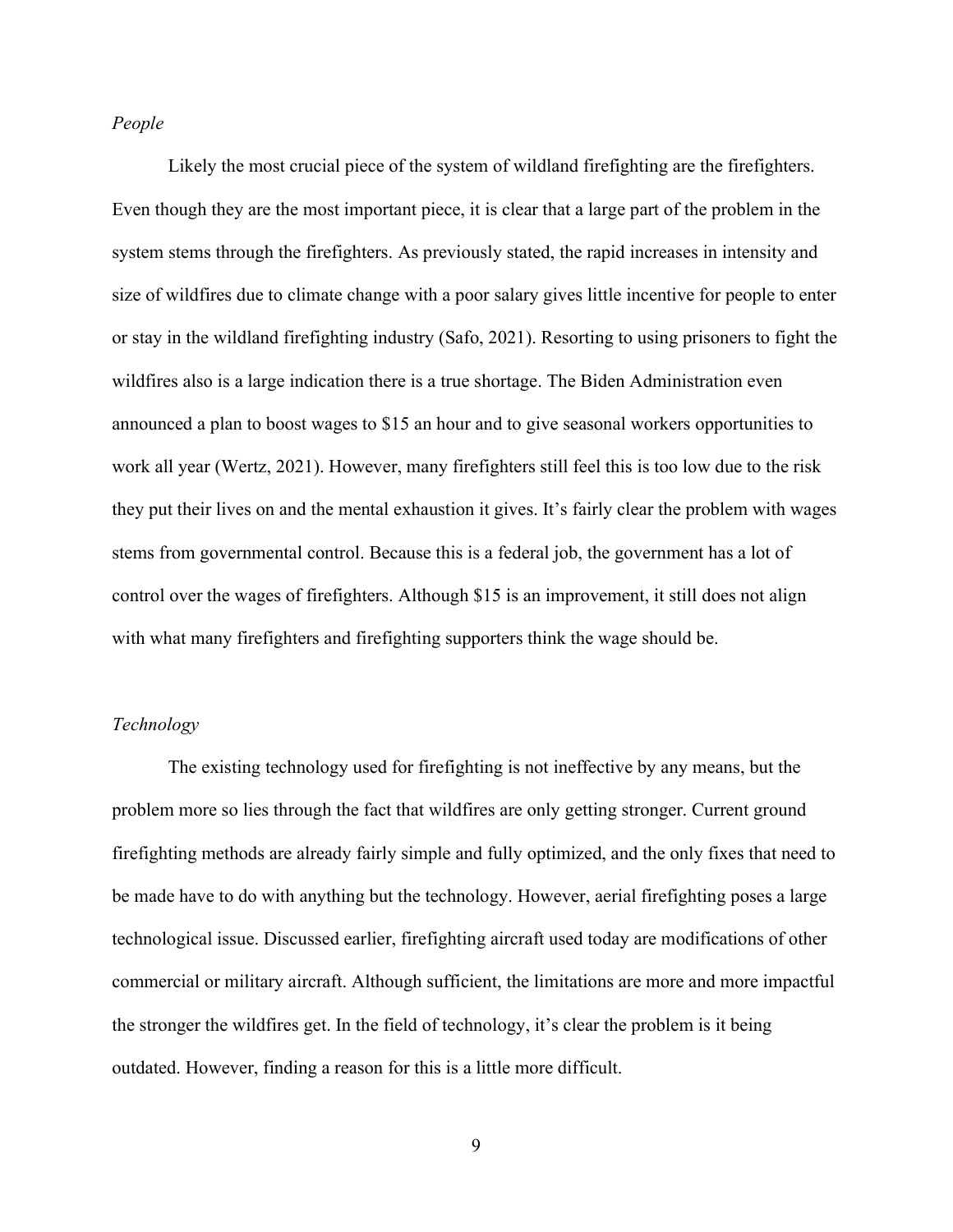Wildland firefighting's need for aerial technology has transitioned from modifications to existing aircraft to requiring specialized aircraft for these tasks. Firefighters can't do much about their technology being outdated, so the first group of people to consider are engineers, specifically, aircraft engineers. Because engineers work in collective groups, it usually doesn't make much sense to blame the engineers individually.

However, projects for advanced aerial firefighting aircraft are not even a high consideration at this point. Contractors are even having a hard time with manufacturing aircraft that have firefighting additions towards them, such as the modified DC-10 aircraft (Mak, 2021). Not only is there an absence in a specific aerial-firefighting aircraft, but there is also a large shortage in larger air tankers – which are a crucial part in aerial firefighting. Designing and contracting is a much more time-grueling task that will likely take years, with a lot of money and effort. Because wildfires are fought by government forces, it means the government also has the responsibility and capability to call for a new firefighting aircraft to be created or designed. Lack of a new aircraft to be created is the fault of the government not assigning anybody this work due to the limited budget in firefighting, but even the lack of manufacturing existing firefighting aircraft is also to their blame.

#### Climate Change

The increase in strength within wildfires would not really be anything to worry about if it weren't for climate change. It's a universal issue that the majority of people are aware of and there does not seem to be significant efforts by many major governmental powers to control this. However, before blaming all of climate change as a whole, it's important to recognize which specific parts of the climate are causing the fires.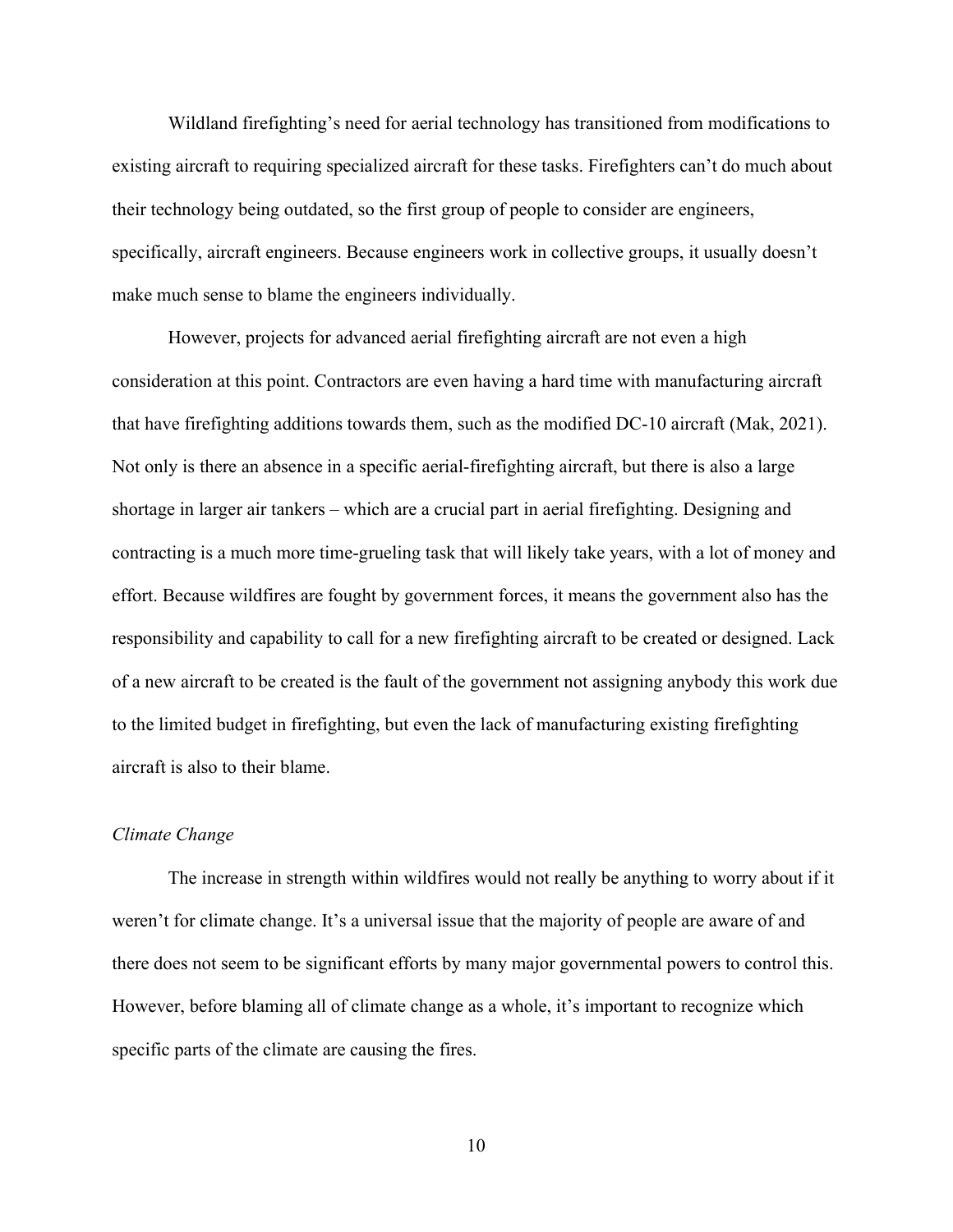In a scientific perspective, one of the reasons why fires are getting stronger is due to the drier climate (as mentioned earlier). The dry climate makes the fuels to be used for fires – such as trees and bushes – a lot drier, therefore, a lot easier to burn. Especially in areas that get less rain, it is easier for somewhere to be in the state of lack of humidity – in other words, drought. This is due partially to a lack of rainfall, but even that is due to a rise in temperatures.

This temperature rise and climate change are largely due to the lack of government action. It's easy to blame the government – specifically lawmakers and others who have a high position of power to make an influential change. That is not to say there has been no effort in making climate control laws, but the United States government has not been doing a good job with keeping up with progressive climate policies. For example, the Trump Administration rolled back on a total of 112 environmental protection rules, and would largely increase greenhouse gas emissions over the next decade (Popovich, 2021). In an interview, Senator Whitehouse also claimed a lot of the laws were being blocked due to the impact it would have on corporate money, which was largely a fault in the Republican party's decisions (Toomey, 2017). These are not the only instances of the government blocking or backing down on climate policies, but they do show how there are monetary priorities within the system that are prioritized – which is a huge problem.

### Conclusion

There are a lot of apparent problems within the network of wildland firefighting, but that does also mean one solution may fix multiple problems. Fixing the problems of extreme climate change won't directly help the technology of aerial firefighting, but there wouldn't be aerial technological issues to begin with if temperatures weren't getting so high to make the wildfires worse. Fixing the wages for firefighters may not necessarily solve climate change, but it will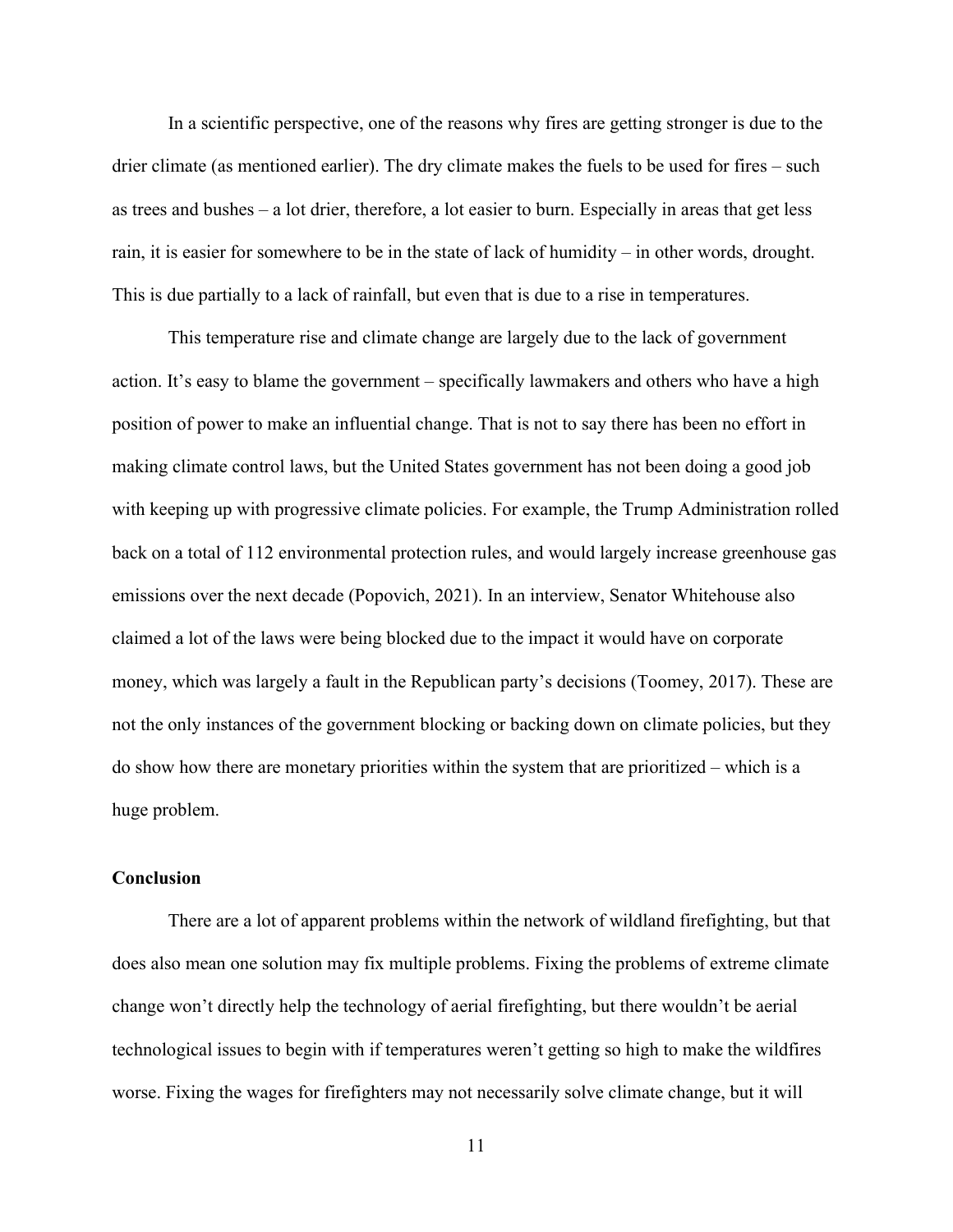give more incentive for people to enter the firefighting industry, solving the problems of lack of workers and using prisoners to fight fires. The research found by applying actor-network theory pointed out the majority of the issues stemmed back to the United States government. Although a lot of the apparent problems were within other groups, it usually was not in control by those populations and instead was controlled by the higher powers.

For future studies and work, this analysis can help lead governmental figures and climate change activists towards the right directions to solve the question of what is wrong with the firefighting system currently in place. This was not the extent the analysis could have been conducted to either. This is an extensive problem which people spend years researching, and this is just a fraction of what can be done. However, a network analysis within the government is not possible without all the required resources, which can include interviews and opinions of people in the positions to vote for these policies – which can take a lifetime to obtain.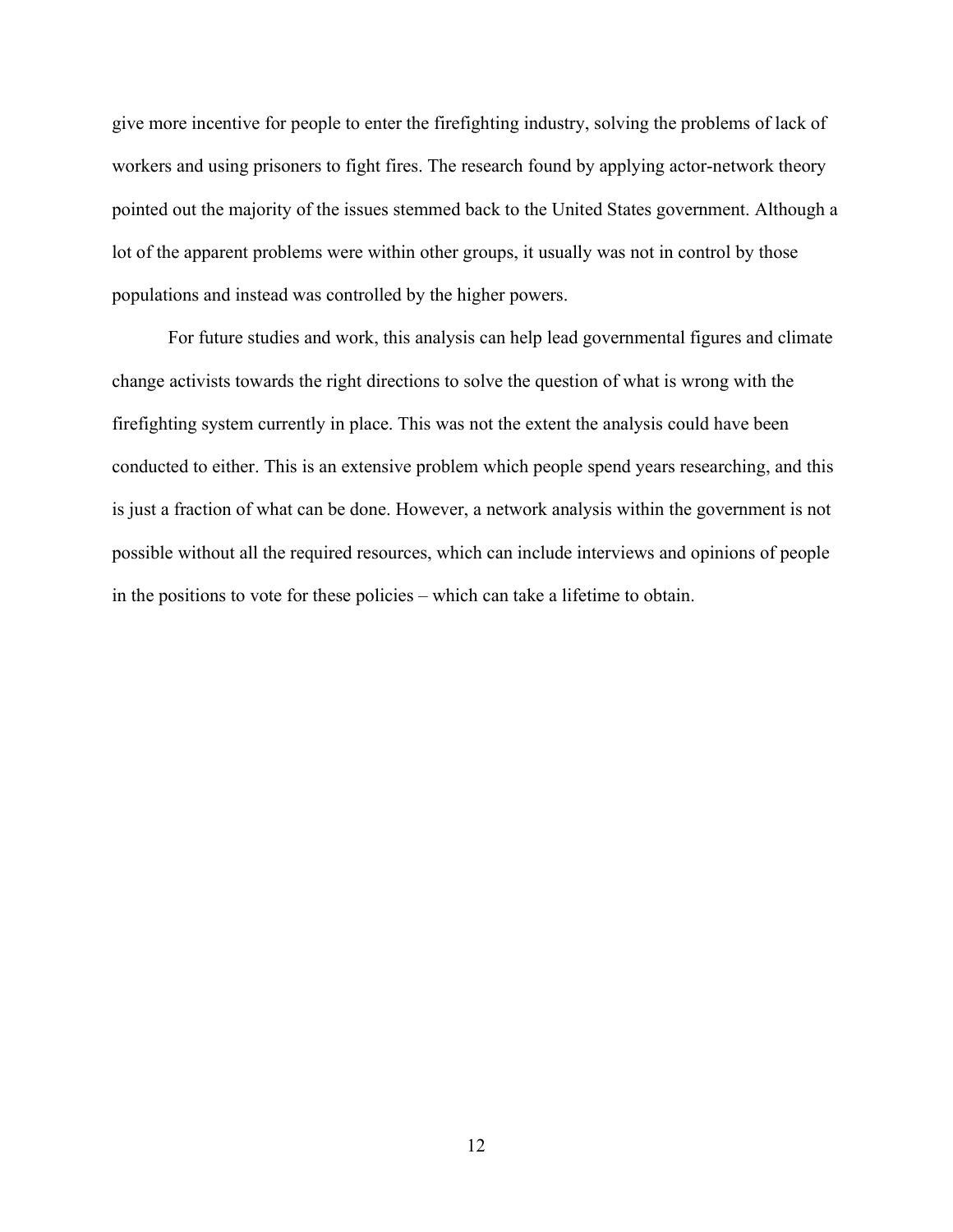# References

- Buechi, H., Cameron, D., Heard, S., & Weber, P. (2019). Long-term trends in wildfire damages in California. Emlab UCSB. Retrieved from https://emlab.ucsb.edu/sites/default/files/documents/wildfire-brief.pdf.4
- Center for Climate and Energy Solutions (2021, July 22). Wildfires and climate change. Retrieved October 20, 2021, from https://www.c2es.org/content/wildfires-and-climatechange/.

Center for Disaster Philanthropy (2020). 2019-2020 Australian Bushfires. Retrieved October 20, 2021, from https://disasterphilanthropy.org/disaster/2019-australian-wildfires/.

- Elements of fire. Smokey Bear. (2021). Retrieved October 20, 2021, from https://smokeybear.com/en/about-wildland-fire/fire-science/elements-of-fire
- Environmental Defense Fund. (2022). Here's how climate change affects wildfires. Retrieved March 23, 2022, from https://www.edf.org/climate/heres-how-climate-change-affectswildfires
- Geographic Area Coordination Center (2009). Firefighting Aircraft Recognition Guide. Retrieved October 20, 2021, from https://gacc.nifc.gov/swcc/dc/azpdc/operations/documents/aircraft/links/Aircraft%20Rec ognition%20Guide.pdf.
- How Big Money in Politics Blocked U.S. Action on Climate Change. (n.d.). Yale E360. Retrieved April 15, 2022, from https://e360.yale.edu/features/how-big-money-in-politics-blockedu-s-action-on-climate-change
- Kardas-Nelson, M. (2020, September 28). Overstretched wildland firefighters risk lung, heart maladies. Investigate West. https://www.invw.org/2020/09/28/overstretched-wildlandfirefighters-risk-lung-heart-maladies/
- Lowe, J. (2021, July 27). What Does California Owe Its Incarcerated Firefighters? The Atlantic. https://www.theatlantic.com/politics/archive/2021/07/california-inmatefirefighters/619567/
- Mak, A. (2021, August 28). The Reason We Don't Have Enough Airplanes to Put Out Wildfires. Slate. https://slate.com/business/2021/08/california-wildfires-airplanes-dc10 shortage.html
- NASA. (2021, March 16). Six trends to know about fire season in the western U.S. climate change: Vital signs of the planet. NASA. Retrieved October 20, 2021, from https://climate.nasa.gov/blog/2830/six-trends-to-know-about-fire-season-in-the-westernus/.